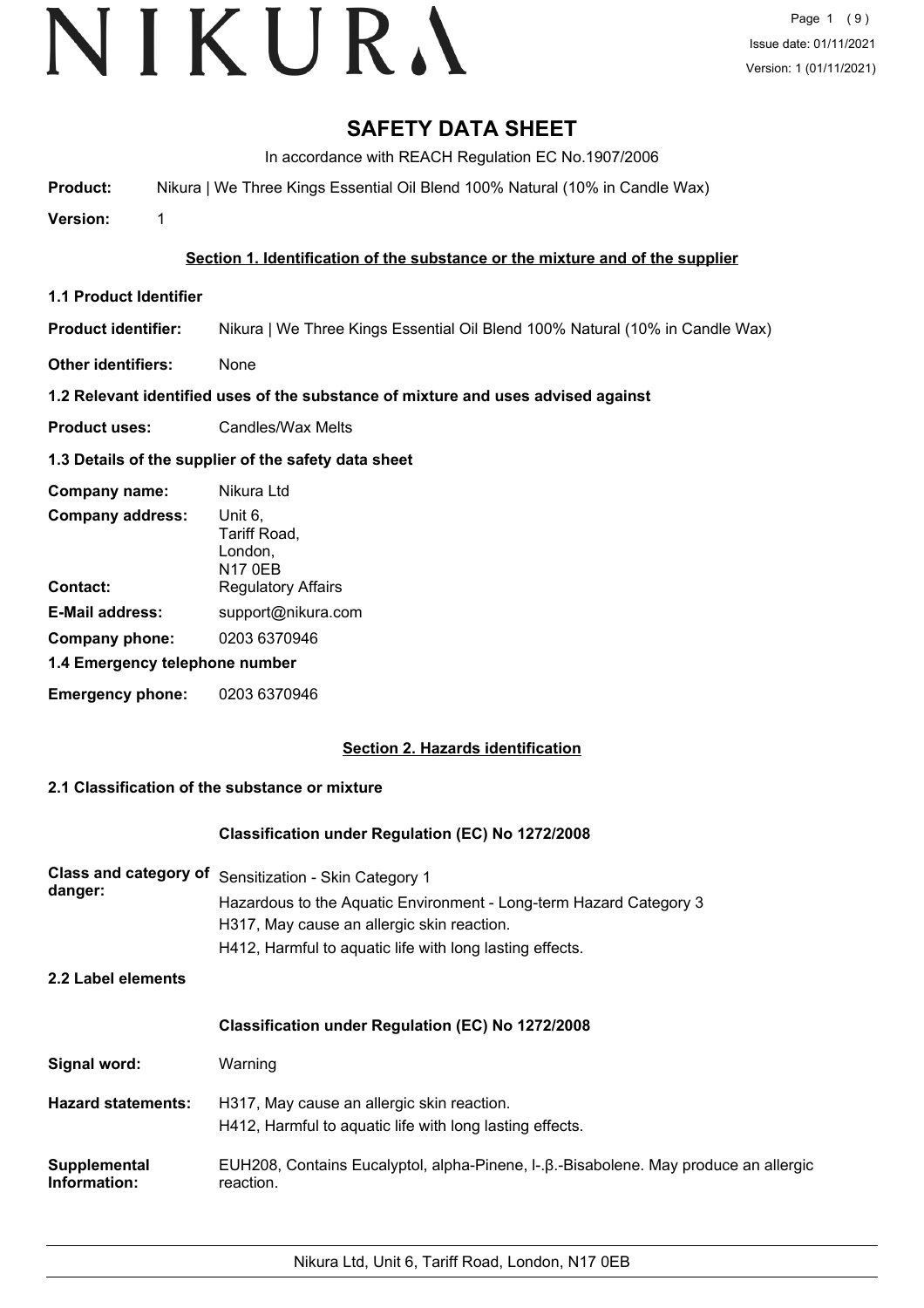# **SAFETY DATA SHEET**

In accordance with REACH Regulation EC No.1907/2006

**Product:** Nikura | We Three Kings Essential Oil Blend 100% Natural (10% in Candle Wax)

P261, Avoid breathing vapour or dust.

#### **Version:** 1

#### **Precautionary statements:**

P272, Contaminated work clothing should not be allowed out of the workplace. P273, Avoid release to the environment. P280, Wear protective gloves/eye protection/face protection. P302/352, IF ON SKIN: Wash with plenty of soap and water. P333/313, If skin irritation or rash occurs: Get medical advice/attention. P363, Wash contaminated clothing before reuse.

P501, Dispose of contents/container to approved disposal site, in accordance with local regulations.



#### **2.3 Other hazards**

**Other hazards:** None

**Section 3. Composition / information on ingredients**

#### **3.2 Mixtures**

#### **Contains:**

| <b>Name</b>           | <b>CAS</b> | EC        | <b>REACH Registration</b><br>No. | $\frac{9}{6}$ | <b>Classification for</b><br>(CLP) 1272/2008                                                                                                             |
|-----------------------|------------|-----------|----------------------------------|---------------|----------------------------------------------------------------------------------------------------------------------------------------------------------|
| <b>Cinnamaldehyde</b> | 104-55-2   | 203-213-9 |                                  | 0.87%         | Acute Tox. 4-Skin Irrit.<br>2-Eye Irrit. 2-Skin<br>Sens. 1A-Aquatic<br>Chronic 3; H312-H315-<br>H317-H319-H412.-                                         |
| Camphene              | 79-92-5    | 201-234-8 |                                  | 0.19%         | Flam. Lig. 3-Flam. Sol.<br>2-Aquatic Acute 1-<br>Aquatic Chronic 1;<br>H226-H228-H410.-                                                                  |
| alpha-Pinene          | 80-56-8    | 201-291-9 |                                  | 0.18%         | Flam. Liq. 3-Acute Tox.<br>4-Skin Irrit, 2-Skin<br>Sens. 1B-Asp. Tox 1-<br>Aquatic Acute 1-<br>Aquatic Chronic 1;<br>H226-H302-H304-<br>H315-H317-H410,- |
| II-.β.-Bisabolene     | 495-61-4   |           |                                  | 0.12%         | Acute Tox. 4-Skin Irrit.<br>2-Skin Sens. 1B-Asp.<br>Tox 1-Aquatic Chronic<br>2;H304-H315-H317-<br>H332-H411.-                                            |
| Eucalyptol            | 470-82-6   | 207-431-5 |                                  | 0.11%         | Flam. Liq. 3-Skin Sens.<br>1B;H226-H317.-                                                                                                                |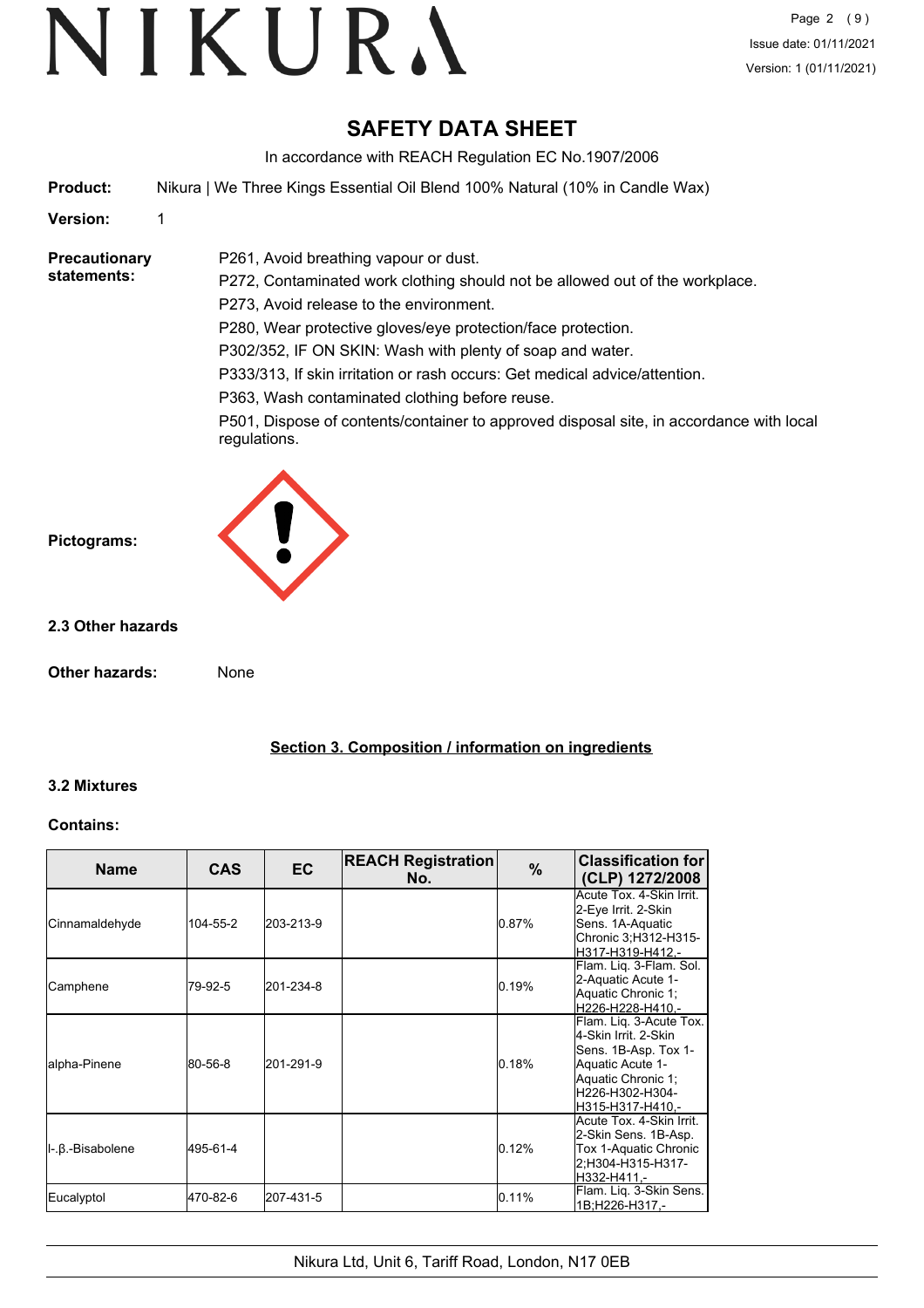# VIKURA

## **SAFETY DATA SHEET**

In accordance with REACH Regulation EC No.1907/2006

**Product:** Nikura | We Three Kings Essential Oil Blend 100% Natural (10% in Candle Wax)

**Version:** 1

#### **Substances with Community workplace exposure limits:**

Not Applicable

**Substances that are persistent, bioaccumulative and toxic or very persistent and very bioaccumulative, greater than 0.1%:**

Not Applicable

#### **Section 4. First-aid measures**

#### **4.1 Description of first aid measures**

| Inhalation:           | Remove from exposure site to fresh air, keep at rest, and obtain medical attention.          |
|-----------------------|----------------------------------------------------------------------------------------------|
| Eye exposure:         | Flush immediately with water for at least 15 minutes. Contact physician if symptoms persist. |
| <b>Skin exposure:</b> | IF ON SKIN: Wash with plenty of soap and water.                                              |
| Ingestion:            | Rinse mouth with water and obtain medical attention.                                         |

#### **4.2 Most important symptoms and effects, both acute and delayed**

May cause an allergic skin reaction.

#### **4.3 Indication of any immediate medical attention and special treatment needed**

None expected, see Section 4.1 for further information.

#### **SECTION 5: Firefighting measures**

#### **5.1 Extinguishing media**

Suitable media: Carbon dioxide, Dry chemical, Foam.

#### **5.2 Special hazards arising from the substance or mixture**

In case of fire, may be liberated: Carbon monoxide, Unidentified organic compounds.

#### **5.3 Advice for fire fighters:**

In case of insufficient ventilation, wear suitable respiratory equipment.

#### **Section 6. Accidental release measures**

#### **6.1 Personal precautions, protective equipment and emergency procedures:**

Avoid inhalation. Avoid contact with skin and eyes. See protective measures under Section 7 and 8.

#### **6.2 Environmental precautions:**

Keep away from drains, surface and ground water, and soil.

Nikura Ltd, Unit 6, Tariff Road, London, N17 0EB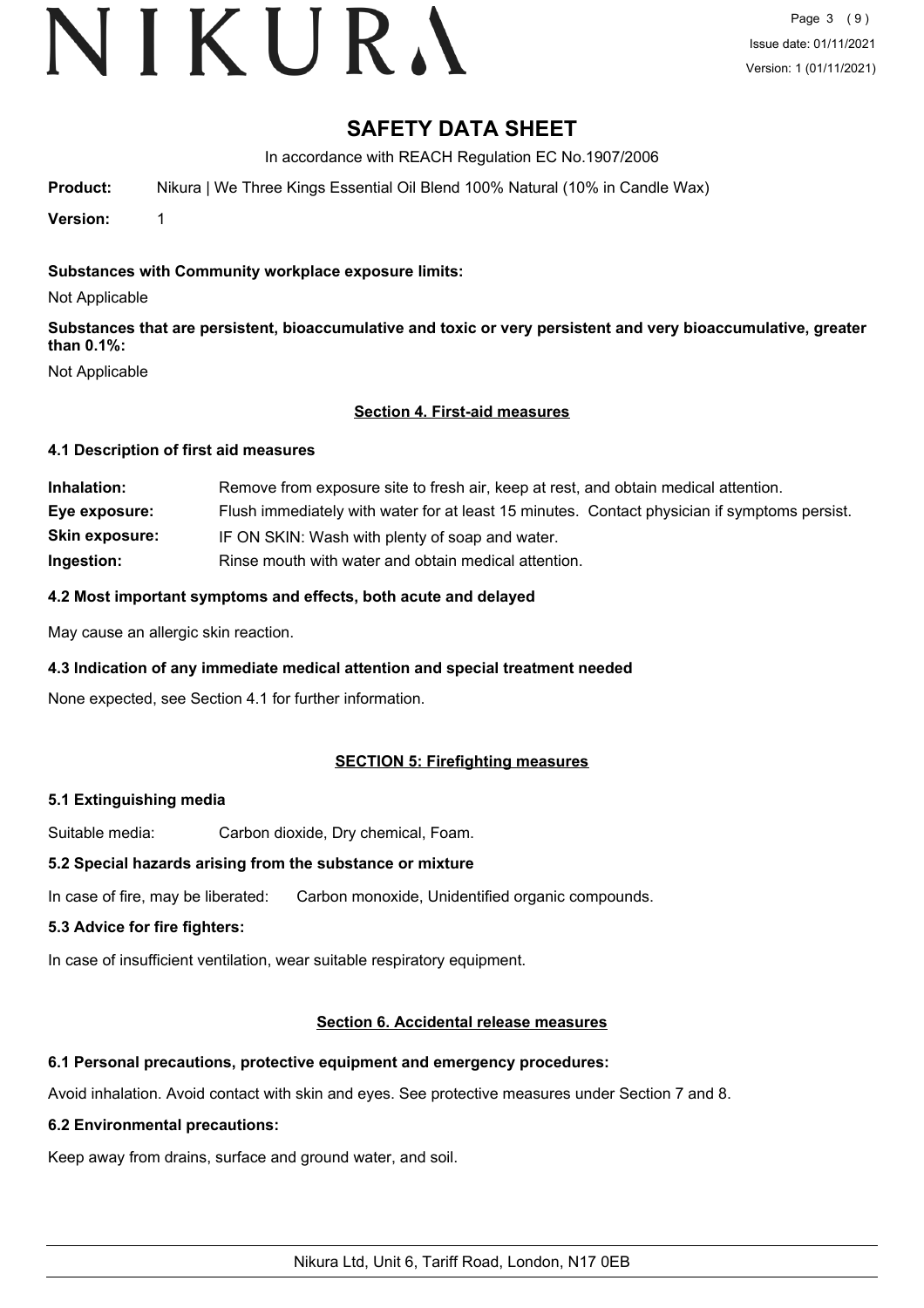# VIKURA

## **SAFETY DATA SHEET**

In accordance with REACH Regulation EC No.1907/2006

**Product:** Nikura | We Three Kings Essential Oil Blend 100% Natural (10% in Candle Wax)

**Version:** 1

#### **6.3 Methods and material for containment and cleaning up:**

Remove ignition sources. Provide adequate ventilation. Avoid excessive inhalation of vapours. Contain spillage immediately by use of sand or inert powder. Dispose of according to local regulations.

#### **6.4 Reference to other sections:**

Also refer to sections 8 and 13.

#### **Section 7. Handling and storage**

#### **7.1 Precautions for safe handling:**

Keep away from heat, sparks, open flames and hot surfaces. - No smoking. Use personal protective equipment as required. Use in accordance with good manufacturing and industrial hygiene practices. Use in areas with adequate ventilation Do not eat, drink or smoke when using this product.

#### **7.2 Conditions for safe storage, including any incompatibilities:**

Store in a well-ventilated place. Keep container tightly closed. Keep cool. Ground/bond container and receiving equipment. Use explosion-proof electrical, ventilating and lighting equipment. Use only non-sparking tools. Take precautionary measures against static discharge.

#### **7.3 Specific end use(s):**

Candles/Wax Melts: Use in accordance with good manufacturing and industrial hygiene practices.

#### **Section 8. Exposure controls/personal protection**

#### **8.1 Control parameters**

Workplace exposure limits: Not Applicable

#### **8.2 Exposure Controls**

#### **Eye / Skin Protection**

Wear protective gloves/eye protection/face protection

#### **Respiratory Protection**

Under normal conditions of use and where adequate ventilation is available to prevent build up of excessive vapour, this material should not require special engineering controls. However, in conditions of high or prolonged use, or high temperature or other conditions which increase exposure, the following engineering controls can be used to minimise exposure to personnel: a) Increase ventilation of the area with local exhaust ventilation. b) Personnel can use an approved, appropriately fitted respirator with organic vapour cartridge or canisters and particulate filters. c) Use closed systems for transferring and processing this material.

Also refer to Sections 2 and 7.

#### **Section 9. Physical and chemical properties**

#### **9.1 Information on basic physical and chemical properties**

Appearance: Not determined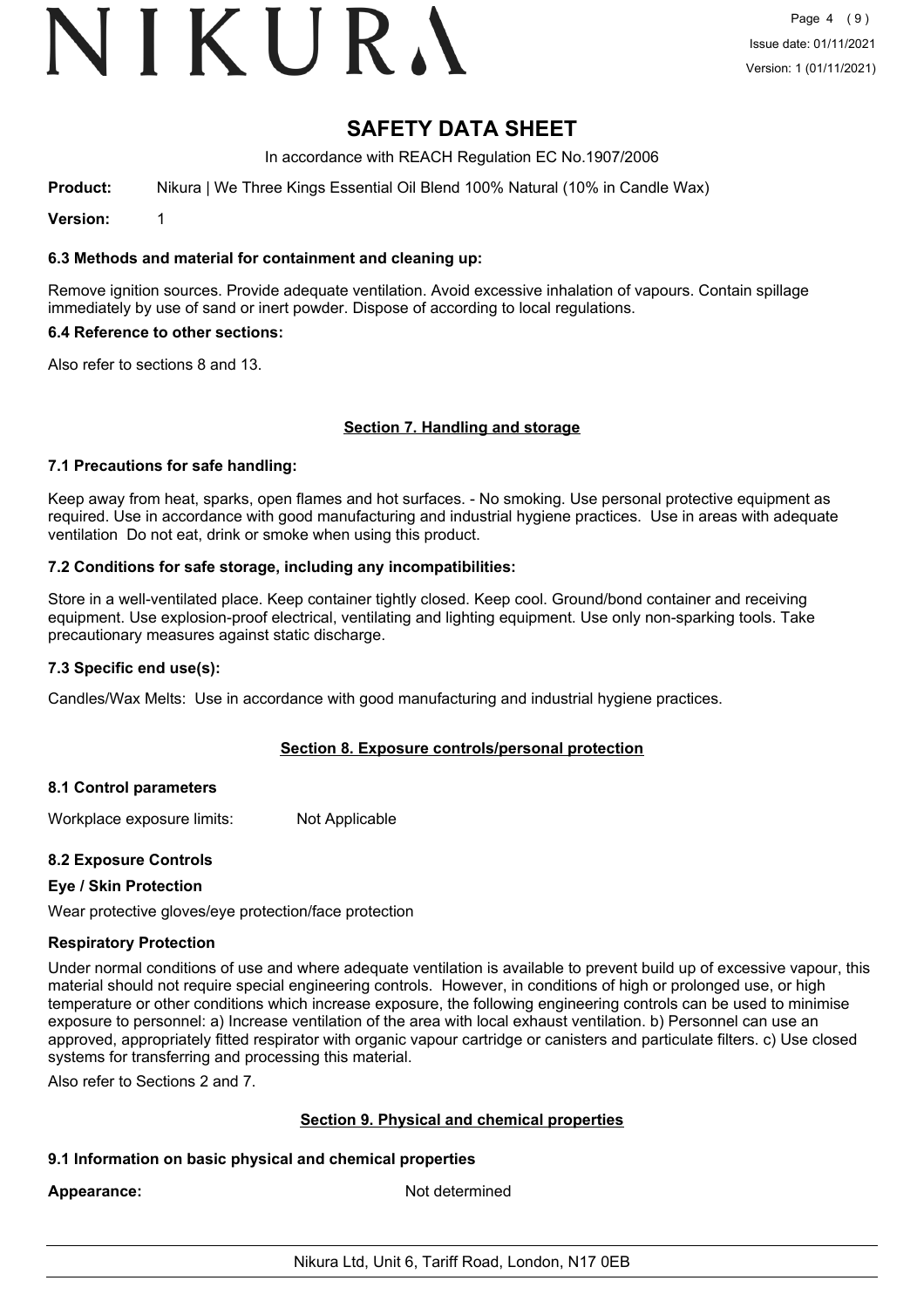# **SAFETY DATA SHEET**

In accordance with REACH Regulation EC No.1907/2006

**Product:** Nikura | We Three Kings Essential Oil Blend 100% Natural (10% in Candle Wax)

**Version:** 1

**Odour:** Not determined **Odour threshold:** Not determined **pH:** Not determined **Melting point / freezing point:** Not determined **Initial boiling point / range:** Not determined Flash point:  $> 200 °C$ **Evaporation rate:** Not determined **Flammability (solid, gas):** Not determined **Upper/lower flammability or explosive limits:** Product does not present an explosion hazard **Vapour pressure:** Not determined **Vapour density:** Not determined **Relative density:** Not determined **Solubility(ies):** Not determined **Partition coefficient: n-octanol/water:** Not determined Auto-ignition temperature: Not determined **Decomposition temperature:** Not determined **Viscosity:** Not determined **Explosive properties:** Not expected **Oxidising properties:** Not expected

#### **9.2 Other information:** None available

## **Section 10. Stability and reactivity**

#### **10.1 Reactivity:**

Presents no significant reactivity hazard, by itself or in contact with water.

#### **10.2 Chemical stability:**

Good stability under normal storage conditions.

## **10.3 Possibility of hazardous reactions:**

Not expected under normal conditions of use.

## **10.4 Conditions to avoid:**

Avoid extreme heat.

## **10.5 Incompatible materials:**

Avoid contact with strong acids, alkalis or oxidising agents.

## **10.6 Hazardous decomposition products:**

Not expected.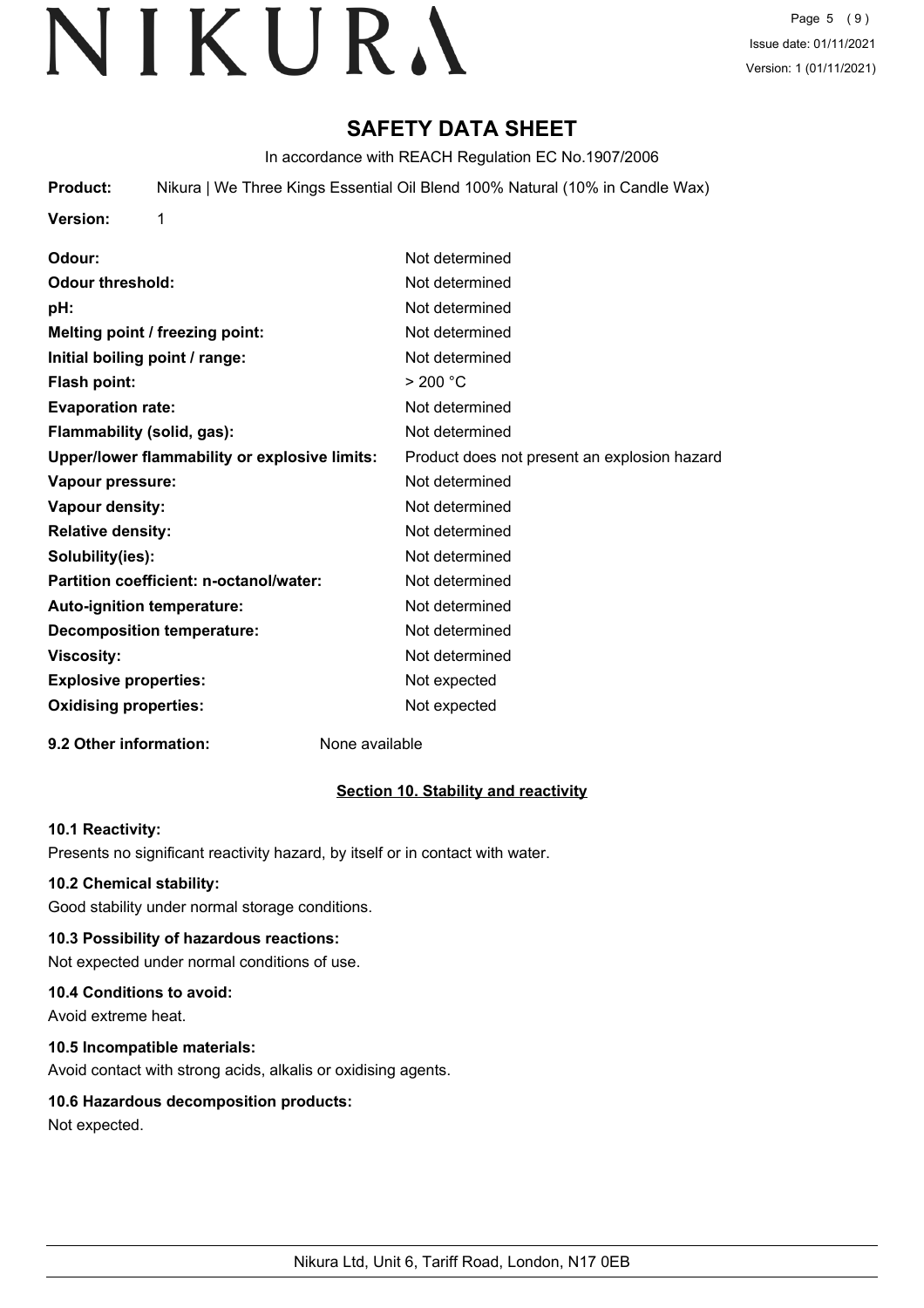# **SAFETY DATA SHEET**

In accordance with REACH Regulation EC No.1907/2006

| Product:  | Nikura   We Three Kings Essential Oil Blend 100% Natural (10% in Candle Wax) |
|-----------|------------------------------------------------------------------------------|
| \/arcian: |                                                                              |

**Version:** 1

### **Section 11. Toxicological information**

#### **11.1 Information on toxicological effects**

This mixture has not been tested as a whole for health effects. The health effects have been calculated using the methods outlined in Regulation (EC) No 1272/2008 (CLP).

| <b>Acute Toxicity:</b>                    | Based on available data the classification criteria are not met. |
|-------------------------------------------|------------------------------------------------------------------|
| <b>Acute Toxicity Oral</b>                | Not Applicable                                                   |
| <b>Acute Toxicity Dermal</b>              | Not Applicable                                                   |
| <b>Acute Toxicity Inhalation</b>          | Not Available                                                    |
| <b>Skin corrosion/irritation:</b>         | Based on available data the classification criteria are not met. |
| Serious eye damage/irritation:            | Based on available data the classification criteria are not met. |
| <b>Respiratory or skin sensitisation:</b> | Sensitization - Skin Category 1                                  |
| Germ cell mutagenicity:                   | Based on available data the classification criteria are not met. |
| <b>Carcinogenicity:</b>                   | Based on available data the classification criteria are not met. |
| <b>Reproductive toxicity:</b>             | Based on available data the classification criteria are not met. |
| <b>STOT-single exposure:</b>              | Based on available data the classification criteria are not met. |
| <b>STOT-repeated exposure:</b>            | Based on available data the classification criteria are not met. |
| <b>Aspiration hazard:</b>                 | Based on available data the classification criteria are not met. |

**Information about hazardous ingredients in the mixture**

Not Applicable

Refer to Sections 2 and 3 for additional information.

## **Section 12. Ecological information**

#### **12.1 Toxicity:**

| Harmful to aquatic life with long lasting effects.                       |               |
|--------------------------------------------------------------------------|---------------|
| 12.2 Persistence and degradability:                                      | Not available |
| 12.3 Bioaccumulative potential:                                          | Not available |
| 12.4 Mobility in soil:                                                   | Not available |
| 12.5 Results of PBT and vPvB assessment:                                 |               |
| This substance does not meet the PBT/vPvB criteria of REACH, annex XIII. |               |
| 12.6 Other adverse effects:                                              | Not available |

#### **Section 13. Disposal considerations**

#### **13.1 Waste treatment methods:**

Dispose of in accordance with local regulations. Avoid disposing into drainage systems and into the environment. Empty containers should be taken to an approved waste handling site for recycling or disposal.

## **Section 14. Transport information**

**14.1 UN number:** Not classified

Nikura Ltd, Unit 6, Tariff Road, London, N17 0EB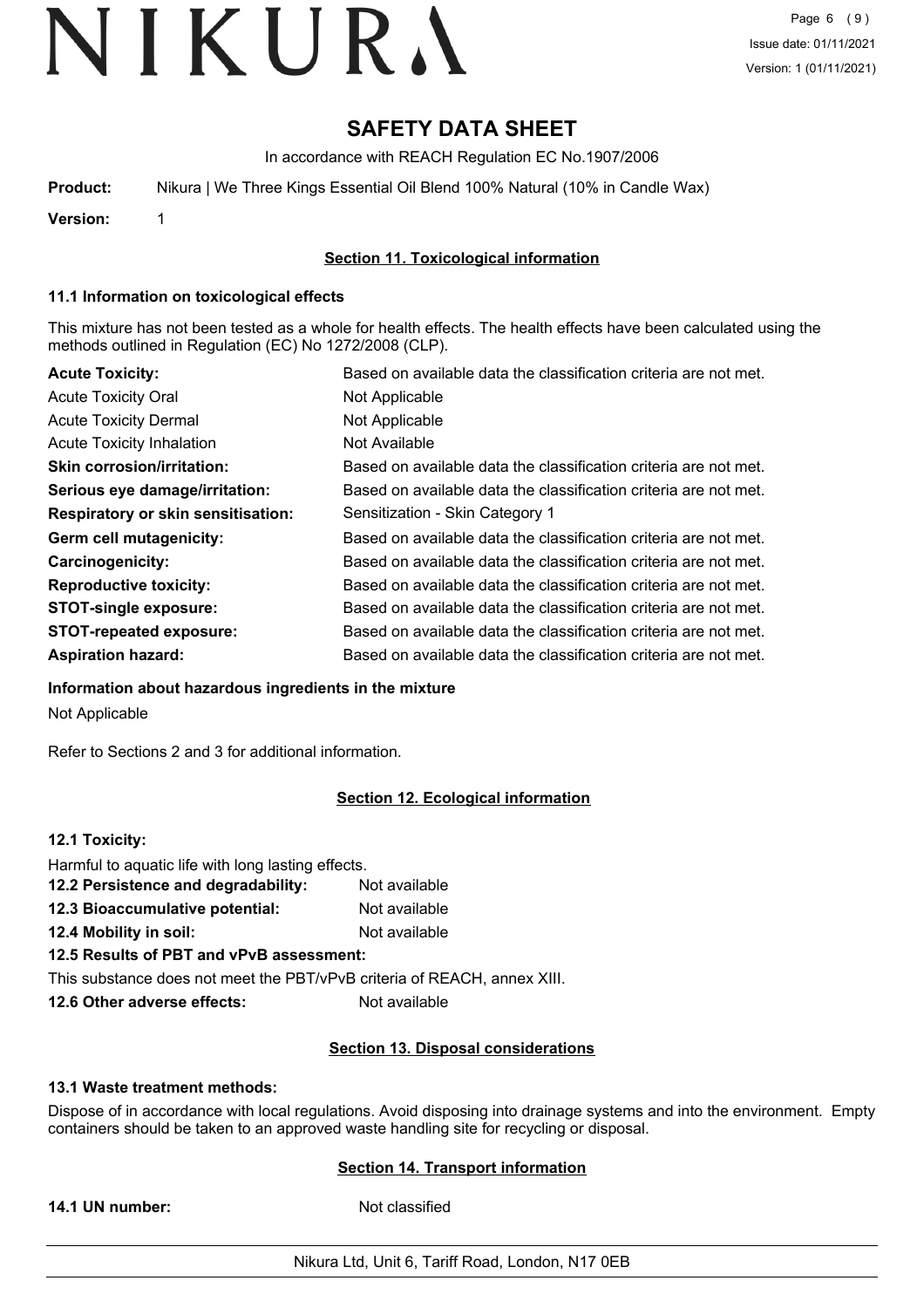# **SAFETY DATA SHEET**

In accordance with REACH Regulation EC No.1907/2006

**Product:** Nikura | We Three Kings Essential Oil Blend 100% Natural (10% in Candle Wax)

**Version:** 1

**14.2 UN Proper Shipping Name:** - 14.3 Transport hazard class(es): Not classified **Sub Risk:** Not classified **14.4. Packing Group:** Not classified **14.5 Environmental hazards:** Not environmentally hazardous for transport **14.6 Special precautions for user:** None additional **14.7 Transport in bulk according to Annex II of MARPOL73/78 and the IBC Code:**

Not classified

#### **Section 15. Regulatory information**

**15.1 Safety, health and environmental regulations/legislation specific for the substance or mixture** None additional

#### **15.2 Chemical Safety Assessment**

A Chemical Safety Assessment has not been carried out for this product.

|                                 | Section 16. Other information |
|---------------------------------|-------------------------------|
| <b>Concentration % Limits:</b>  | EH C3=66.70% SS 1=11.44%      |
| <b>Total Fractional Values:</b> | EH C3=1.50 SS 1=8.74          |
| <b>Key to revisions:</b>        |                               |

Not applicable

#### **Key to abbreviations:**

| <b>Abbreviation</b> | <b>Meaning</b>                                                     |
|---------------------|--------------------------------------------------------------------|
| Acute Tox, 4        | Acute Toxicity - Dermal Category 4                                 |
| Acute Tox. 4        | Acute Toxicity - Oral Category 4                                   |
| Acute Tox. 4        | Acute Toxicity - Inhalation Category 4                             |
| Aquatic Acute 1     | Hazardous to the Aquatic Environment - Acute Hazard Category 1     |
| Aquatic Chronic 1   | Hazardous to the Aquatic Environment - Long-term Hazard Category 1 |
| Aquatic Chronic 2   | Hazardous to the Aquatic Environment - Long-term Hazard Category 2 |
| Aquatic Chronic 3   | Hazardous to the Aquatic Environment - Long-term Hazard Category 3 |
| Asp. Tox 1          | Aspiration Hazard Category 1                                       |
| Eye Irrit. 2        | Eye Damage / Irritation Category 2                                 |
| Flam. Liq. 3        | Flammable Liquid, Hazard Category 3                                |
| Flam, Sol. 2        | Flammable Solid, Hazard Category 2                                 |
| H226                | Flammable liquid and vapour.                                       |
| H228                | lFlammable solid.                                                  |
| H302                | Harmful if swallowed.                                              |
| H304                | May be fatal if swallowed and enters airways.                      |
| H312                | Harmful in contact with skin.                                      |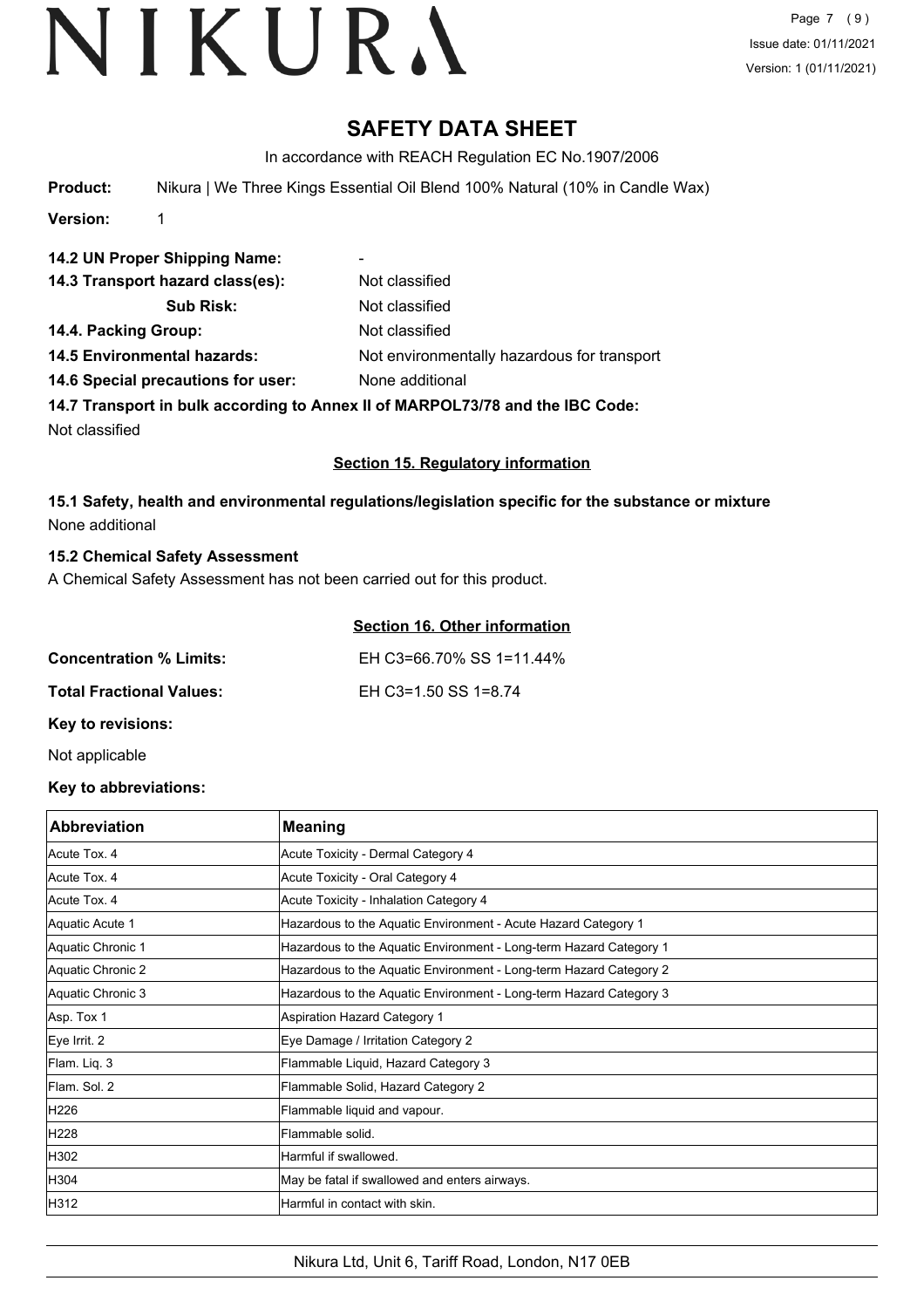# **SAFETY DATA SHEET**

In accordance with REACH Regulation EC No.1907/2006

**Product:** Nikura | We Three Kings Essential Oil Blend 100% Natural (10% in Candle Wax)

## **Version:** 1

| H315          | Causes skin irritation.                                                                                                             |
|---------------|-------------------------------------------------------------------------------------------------------------------------------------|
| H317          | May cause an allergic skin reaction.                                                                                                |
| H319          | Causes serious eye irritation.                                                                                                      |
| H332          | Harmful if inhaled.                                                                                                                 |
| H410          | Very toxic to aquatic life with long lasting effects.                                                                               |
| H411          | Toxic to aquatic life with long lasting effects.                                                                                    |
| H412          | Harmful to aquatic life with long lasting effects.                                                                                  |
| P210          | Keep away from heat, sparks, open flames and hot surfaces. - No smoking.                                                            |
| P233          | Keep container tightly closed.                                                                                                      |
| P240          | Ground/bond container and receiving equipment.                                                                                      |
| P241          | Use explosion-proof electrical, ventilating and lighting equipment.                                                                 |
| P242          | Use only non-sparking tools.                                                                                                        |
| P243          | Take precautionary measures against static discharge.                                                                               |
| P261          | Avoid breathing vapour or dust.                                                                                                     |
| P264          | Wash hands and other contacted skin thoroughly after handling.                                                                      |
| P270          | Do not eat, drink or smoke when using this product.                                                                                 |
| P271          | Use only outdoors or in a well-ventilated area.                                                                                     |
| P272          | Contaminated work clothing should not be allowed out of the workplace.                                                              |
| P273          | Avoid release to the environment.                                                                                                   |
| P280          | Wear protective gloves/eye protection/face protection.                                                                              |
| P301/310      | IF SWALLOWED: Immediately call a POISON CENTER or doctor/physician.                                                                 |
| P302/352      | IF ON SKIN: Wash with plenty of soap and water.                                                                                     |
| P303/361/353  | IF ON SKIN (or hair): Remove/take off immediately all contaminated clothing. Rinse skin with water/shower.                          |
| P304/340      | IF INHALED: Remove victim to fresh air and keep at rest in a position comfortable for breathing.                                    |
| P305/351/338  | IF IN EYES: Rinse cautiously with water for several minutes. Remove contact lenses, if present and easy to<br>do. Continue rinsing. |
| P312          | Call a POISON CENTRE or doctor/physician if you feel unwell.                                                                        |
| P330          | Rinse mouth.                                                                                                                        |
| P331          | Do not induce vomiting.                                                                                                             |
| P333/313      | If skin irritation or rash occurs: Get medical advice/attention.                                                                    |
| P337/313      | If eye irritation persists: Get medical advice/attention.                                                                           |
| P362          | Take off contaminated clothing and wash before reuse.                                                                               |
| P363          | Wash contaminated clothing before reuse.                                                                                            |
| P370/378      | In case of fire: Use carbon dioxide, dry chemical, foam for extinction.                                                             |
| P391          | Collect spillage.                                                                                                                   |
| P403/235      | Store in a well-ventilated place. Keep cool.                                                                                        |
| P405          | Store locked up.                                                                                                                    |
| P501          | Dispose of contents/container to approved disposal site, in accordance with local regulations.                                      |
| Skin Irrit. 2 | Skin Corrosion / Irritation Category 2                                                                                              |
| Skin Sens. 1A | Sensitization - Skin Category 1A                                                                                                    |
| Skin Sens. 1B | Sensitization - Skin Category 1B                                                                                                    |

The information in this safety data sheet is to the best of our knowledge true and accurate but all data, instructions,